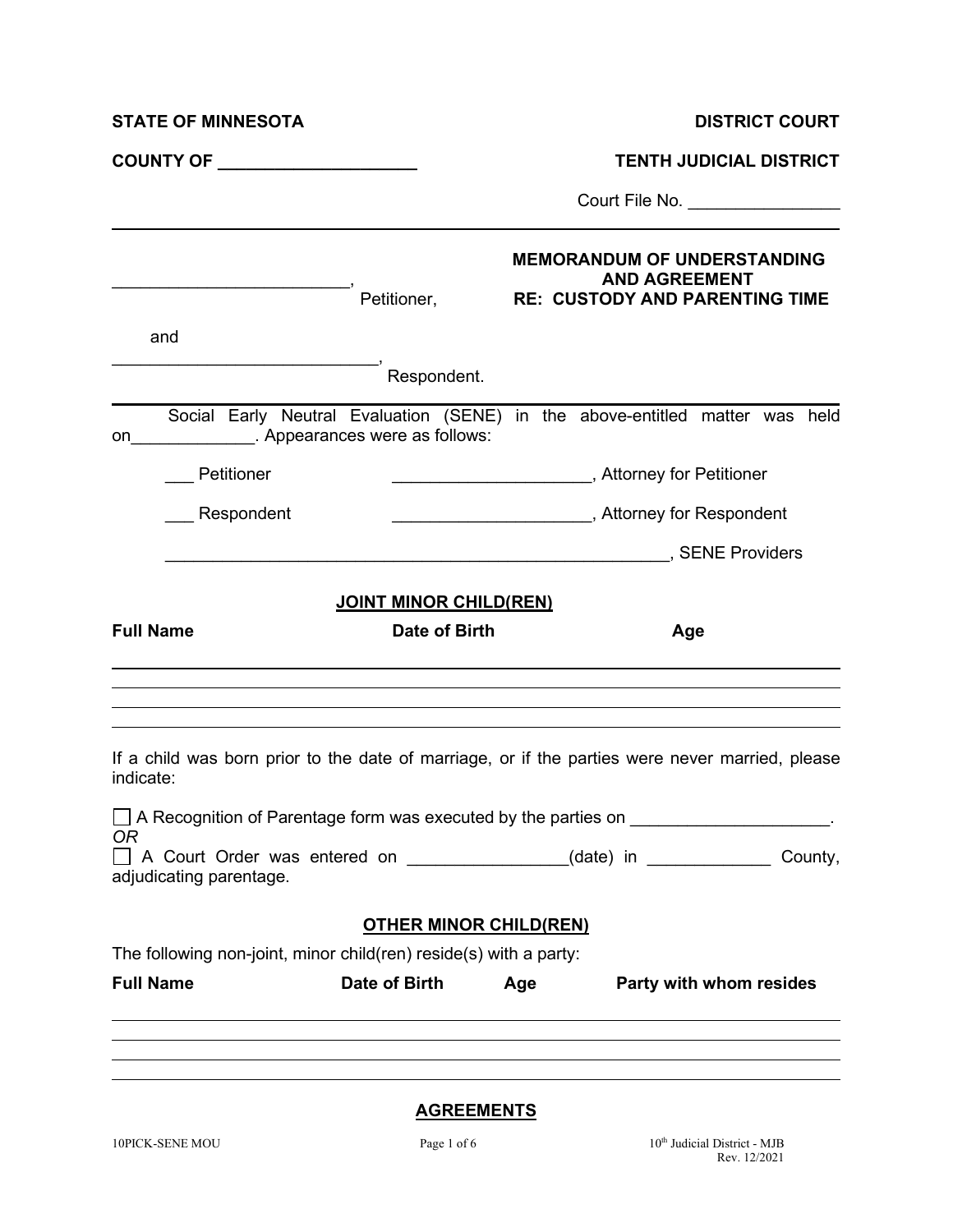The following  $\Box$  full  $\Box$  partial agreement were reached at SENE:

The stated agreements are:  $\Box$  Temporary  $\Box$  Permanent.

## **CUSTODY OF JOINT CHILDREN**

| <b>Legal Custody</b>                    | <b>Physical Custody</b>                    |
|-----------------------------------------|--------------------------------------------|
| $\Box$ No agreement as to legal custody | $\Box$ No agreement as to physical custody |
| $\Box$ Agreement reached as follows:    | $\Box$ Agreement reached as follows:       |
| $\Box$ Sole legal custody with          | $\Box$ Sole physical custody with          |
| $\Box$ Joint legal custody              | $\Box$ Joint physical custody              |
|                                         |                                            |

### **PARENTING TIME**

■ No agreement

□ Agreement reached as follows:

| <b>Parenting Time Schedule</b> |               |               |                |           |                 |               |                 |
|--------------------------------|---------------|---------------|----------------|-----------|-----------------|---------------|-----------------|
|                                | Sunday        | <b>Monday</b> | <b>Tuesday</b> | Wednesday | <b>Thursday</b> | <b>Friday</b> | <b>Saturday</b> |
| Week 1                         |               |               |                |           |                 |               |                 |
|                                | Sunday        | <b>Monday</b> | <b>Tuesday</b> | Wednesday | <b>Thursday</b> | <b>Friday</b> | <b>Saturday</b> |
| Week 2                         |               |               |                |           |                 |               |                 |
|                                | Sunday        | <b>Monday</b> | <b>Tuesday</b> | Wednesday | <b>Thursday</b> | <b>Friday</b> | <b>Saturday</b> |
| Week 3                         |               |               |                |           |                 |               |                 |
|                                | <b>Sunday</b> | <b>Monday</b> | <b>Tuesday</b> | Wednesday | <b>Thursday</b> | <b>Friday</b> | <b>Saturday</b> |
| Week 4                         |               |               |                |           |                 |               |                 |

Parenting time for  $\Box$  Petitioner  $\Box$  Respondent as follows:

### **Weekends**:

| Alternating weekends from | (day) at | (time) until |
|---------------------------|----------|--------------|
| (day) at                  | (time).  |              |

Other: \_\_\_\_\_\_\_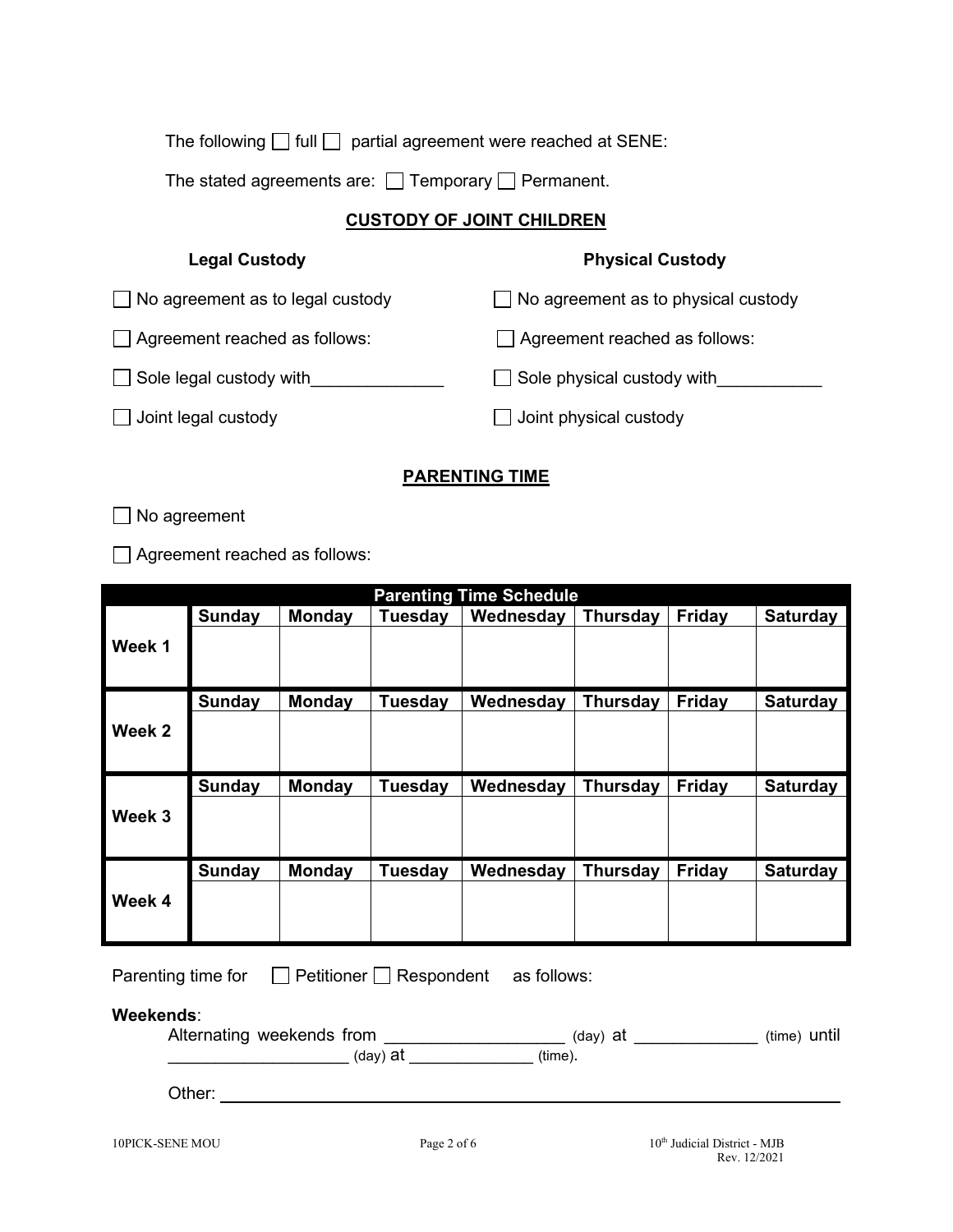| Weekdays: | Every<br>Every          | (day) from<br>$(\text{day})$ at | (time) until<br>(time) until | (time).<br>(day) at |
|-----------|-------------------------|---------------------------------|------------------------------|---------------------|
| (time).   | Other:                  |                                 |                              |                     |
|           | <b>Vacation/Summer:</b> |                                 |                              |                     |

**Birthdays**: ALL (children, mother, and father) birthdays will be celebrated during scheduled parenting time or:

| Holidays:                                   | <b>Odd Years</b> | <b>Even Years</b> | Notes (times, other) |
|---------------------------------------------|------------------|-------------------|----------------------|
| New Year's Eve/                             |                  |                   |                      |
| Day (odd/even defined<br>by New Year's Eve) |                  |                   |                      |
| Easter                                      |                  |                   |                      |
| <b>Memorial Day</b>                         |                  |                   |                      |
| Independence Day                            |                  |                   |                      |
| Labor Day                                   |                  |                   |                      |
| Thanksgiving                                |                  |                   |                      |
| <b>Christmas Eve</b>                        |                  |                   |                      |
| <b>Christmas Day</b>                        |                  |                   |                      |
| <b>Spring Break</b>                         |                  |                   |                      |
| <b>Winter Break</b>                         |                  |                   |                      |
| <b>MEA</b>                                  |                  |                   |                      |
| Mother's Day                                |                  |                   |                      |
| Father's Day                                |                  |                   |                      |
| Other:                                      |                  |                   |                      |
| Other:                                      |                  |                   |                      |

The parties agree that, based upon the above parenting time schedule, each party has the following number of annual overnights with the minor child(ren):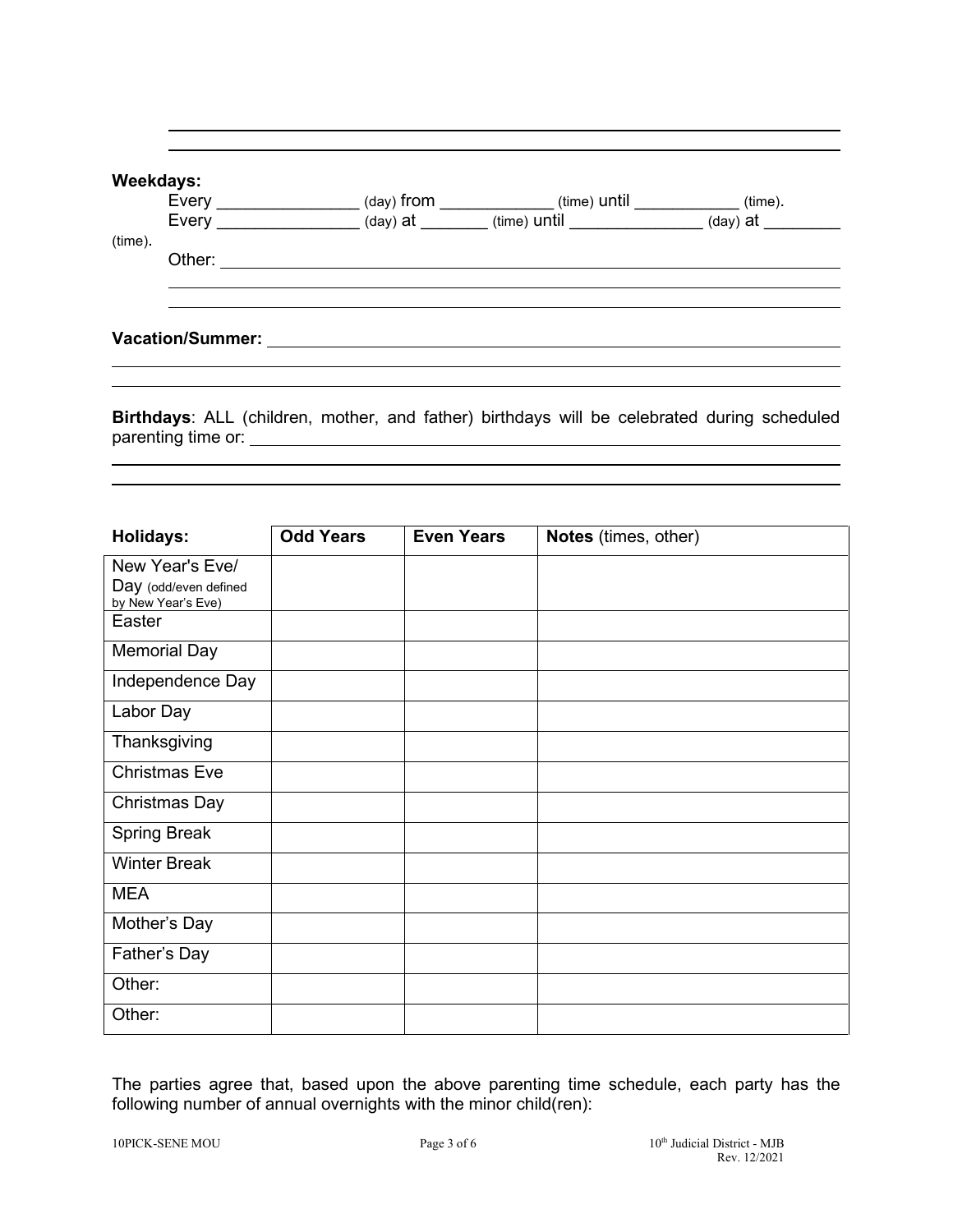$\overline{\phantom{a}}$ 

Petitioner \_\_\_\_\_\_\_\_\_\_ Respondent\_\_\_\_\_\_\_\_\_\_\_\_

 $\overline{a}$ 

 $\overline{\phantom{a}}$ 

**Phone calls/e-mails:** The parties shall enjoy *reasonable* telephone and e-mail contact with the minor child(ren). Telephone and e-mail contact with the minor child(ren) shall be as follows:

**Communication:** The parties shall communicate about parenting time issues and other issues about the child(ren) as follows:

**Transportation:** Transportation for parenting time purposes shall be provided as follows:

 $\Box$ The parties agree that if conflicts arise during the standard scheduled parenting time, and the parent is unavailable for hours or more, the other parent shall be offered the first opportunity to have the children during that time. Except for regularly scheduled child care, alternative care arrangements may be made only if the other parent is unable to provide care during the period in question.

 $\overline{a}$ 

**Other agreed upon issues are:**

**Remaining disputed issues are:**

 $\Box$ The parties may modify any portion of this agreement if they both agree to the changes.

- The parties agree to attempt to resolve any dispute through a mediator qualified as a neutral under Rule 114.13 prior to scheduling a motion before this court on those issues should Early Neutral Evaluation fail to reach full settlement, if deemed appropriate. The parties agree to share equally in the cost of a mediator.
- $\Box$ **We do We do not** intend for this agreement to be interpreted as a Parenting Plan pursuant to Minn. Stat. § 518.1705.

| This schedule shall take effect on |  |  |  |  |
|------------------------------------|--|--|--|--|
|------------------------------------|--|--|--|--|

 $\overline{\phantom{a}}$ 

 $\overline{a}$ 

**Additional agreements/provisions:**\_\_\_\_\_\_\_\_\_\_\_\_\_\_\_\_\_\_\_\_\_\_\_\_\_\_\_\_\_\_\_\_\_\_\_\_\_\_\_\_\_\_\_\_\_\_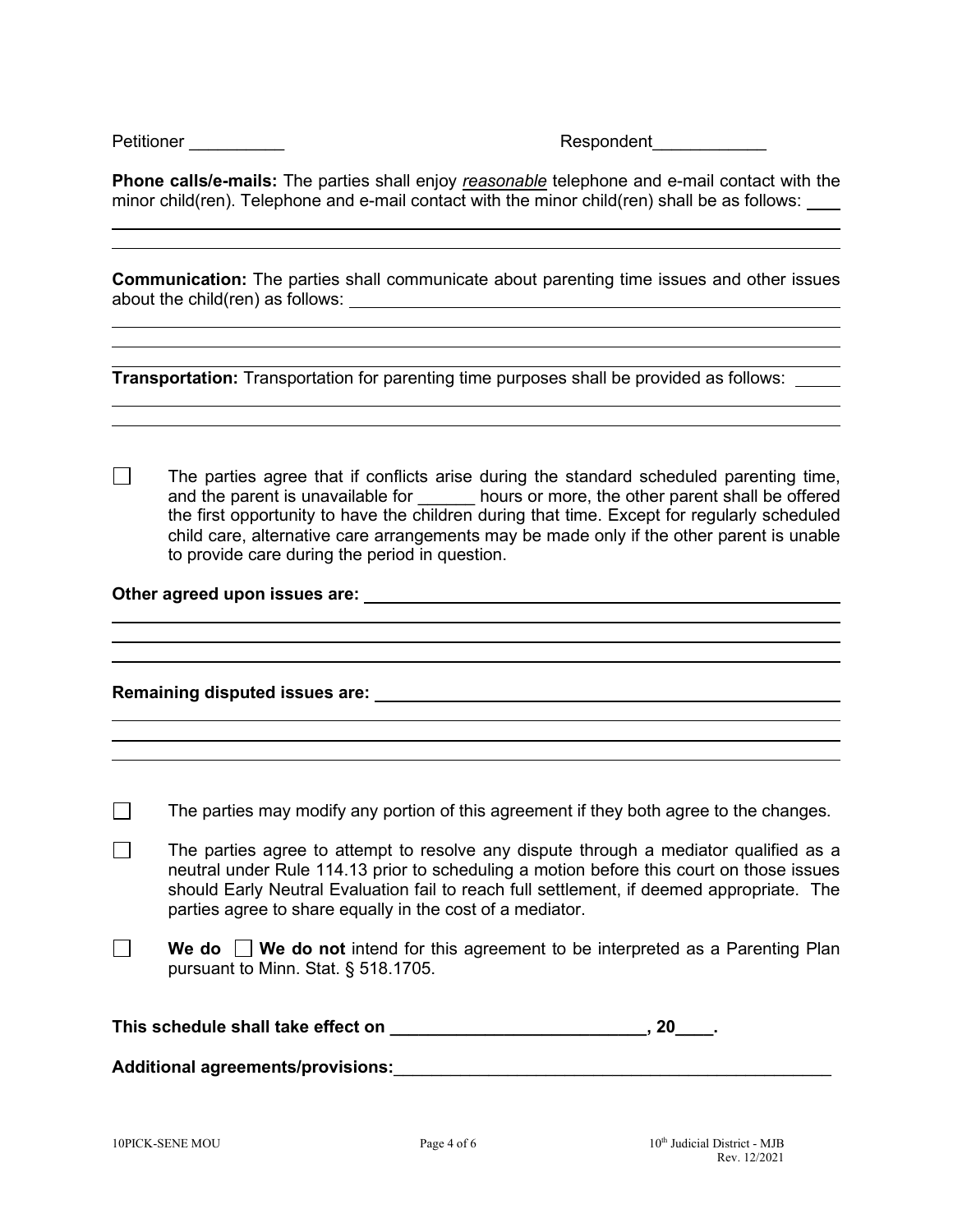